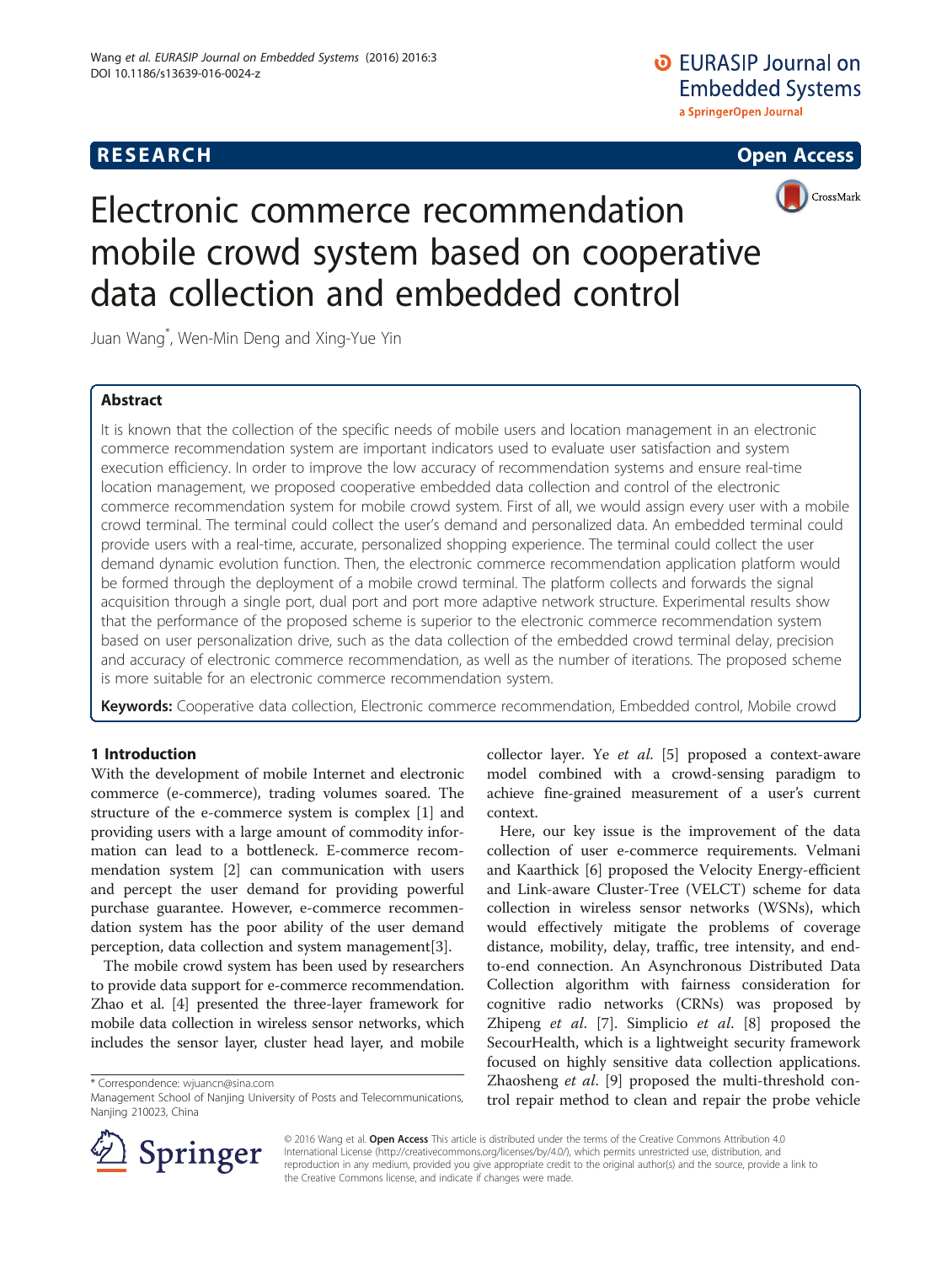data. Lu et al. [[10\]](#page--1-0) used game theoretic analysis based on coding-aware peer-to-peer data repair in multi-rate wireless networks.

The rest of the paper is organized as follows. Section 2 describes the cooperative data collection mechanism in the e-commerce system. In Section [3,](#page-2-0) we describe the mobile crowd system for e-commerce recommendation with embedded control. Simulation results are given in Section [4.](#page-4-0) Finally, we conclude the paper in Section [5.](#page--1-0)

### 2 Cooperative data collection mechanism in the e-commerce system

To provide a user with a real-time accurate e-commerce recommendation system and personalized shopping experience, its dynamic evolutionary process requires collection of the user's specific needs and mobility management and configuration for each user with a user's demand and personalized data collection of mobile terminal and its application.

The architecture of the e-commerce recommendation intelligence network between the server and the user deployment of the mobile group is shown in Fig. 1. Each user is assigned a custom mobile group of terminal equipment. The following three aspects verification

would be made before connecting e-commerce recommendation system with the users or mobile crowd terminal. After verification is completed, the user is connected to the data exchange center. Data exchange center control center through the e-commerce to connect to the server farm. Data exchange center control would connect with server group through the ecommerce control center. These data are made by the user's mobile crowd terminal acquisition.Recommend computing center would make data mining and directly return the results to the data exchange center.

The e-commerce recommendation system user scale has dynamic uncertainties that are hard to predict; therefore, the need to deploy mobile crowd terminal equipment has to be adjusted in real time. Mobile terminal equipment scale can be calculated by Equation (1).

$$
N_{MC} = N \frac{D_{SC}}{d_c} C_e^{S_G} \tag{1}
$$

In Equation (1),  $N_{MC}$  represents mobile group of terminal size, N represents user scale,  $D_{SC}$  represents

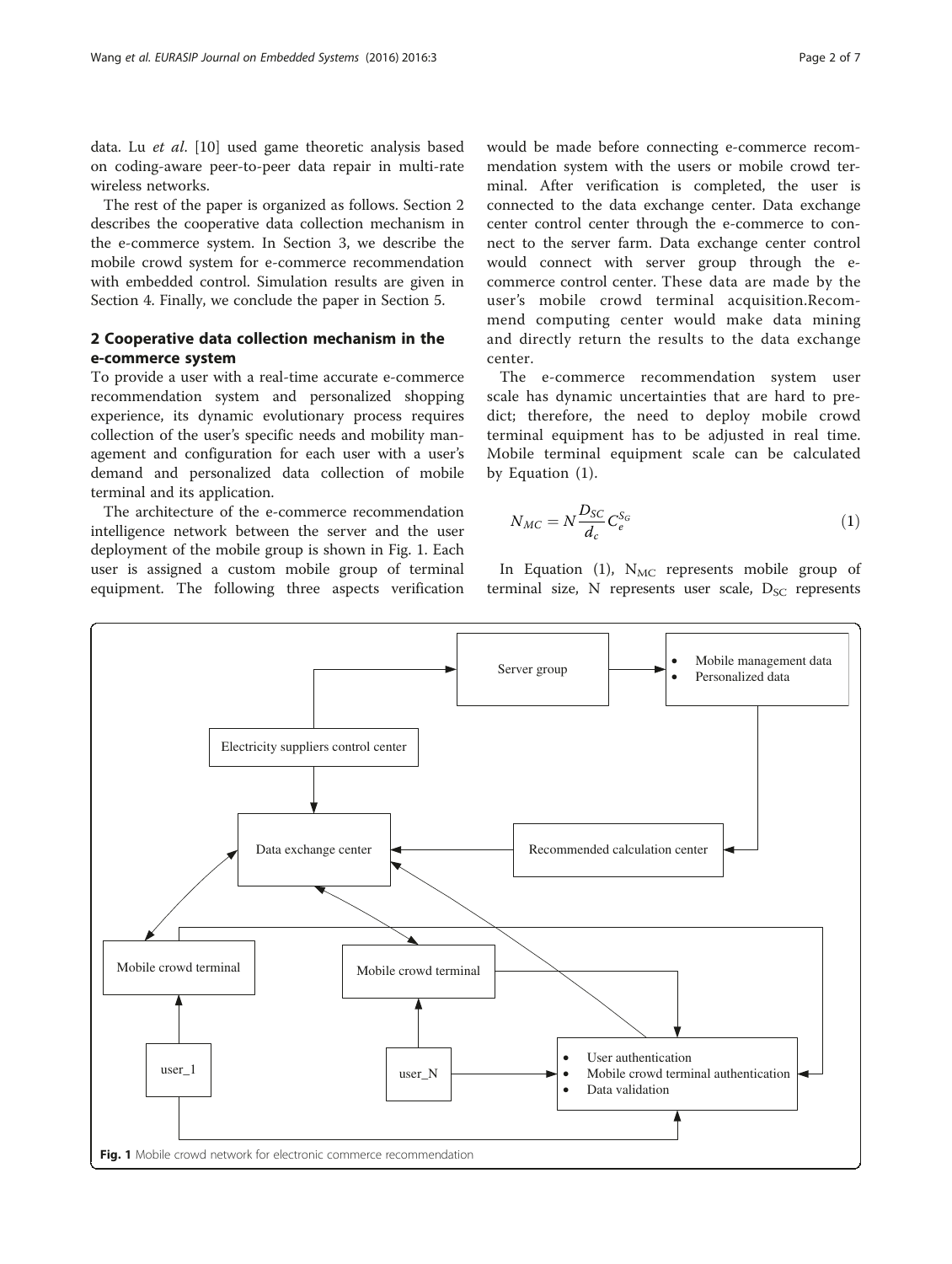<span id="page-2-0"></span>user-generated data size,  $d_c$  represents mobile group of terminals and data exchange center distance,  $C<sub>e</sub>$  represents the server group of computing power and recommend computing center, and the space gain of  $S_G$  represents computing center.

Mobile crowd terminal should be carried out according to the laws of the user data to produce adaptive state adjustment, according to Equation (2) to realize the adaptive optimization. The mobile crowd terminal state is defined as active, dormant, leisure, and metastasis, which are expressed as 0,1,2 and 4, respectively. The state transition process is shown in Fig. 2.

$$
ST_{MC} = \begin{cases} 0, D_{SC} \ge D_{TH} | N_{MC} \le N \\ 1, D_{SC} \ge D_{TH} | N_{MC} \ge N \\ 2, D_{SC} \le D_{TH} | N_{MC} >> N \\ 4, D_{SC} << D_{TH} | N_{MC} \ge N \end{cases}
$$
(2)

In Equation (2), the  $D_{TH}$  is the collecting data threshold of mobile terminal.

There are four transfer drive processes: State detection, Passive transfer, Target state decision, and Active transfer. Here, the neighbor terminals would transfer the state cooperatively when the mobile crowd terminals have collected the data. The following points should be noted in cooperative data collection of mobile crowd terminal state transition:

- (1) State detection. If the number of 1  $ST_{MC}$  in the binary representation is greater than 2 in STMC, there is an error.
- (2) Transfer can be divided into passive and active.
- (3) To transfer to the target state.
- (4) If the target state is unable to be implemented, the best passive transfer target state would be selected through cooperative data collection mechanism.
- (5) Initiative to transfer factor including data size and active mobile terminal size.
- (6) When mobile crowd terminal is in a state of "transfer", the mobile crowd system can actively enter the active state.
- (7) Transfers of active, dormant and idle states have linear one-way characteristics.
- (8) Only idle mobile crowd system can enter a state of transfer and join the cooperative data collection.

## 3 Mobile crowd system for e-commerce recommendation with embedded control

Several problems have to be solved to apply mobile crowd system in the process of e-commerce recommendation as follows:

(1) How to design a mobile embedded terminal which can collect the user's personalized needs.

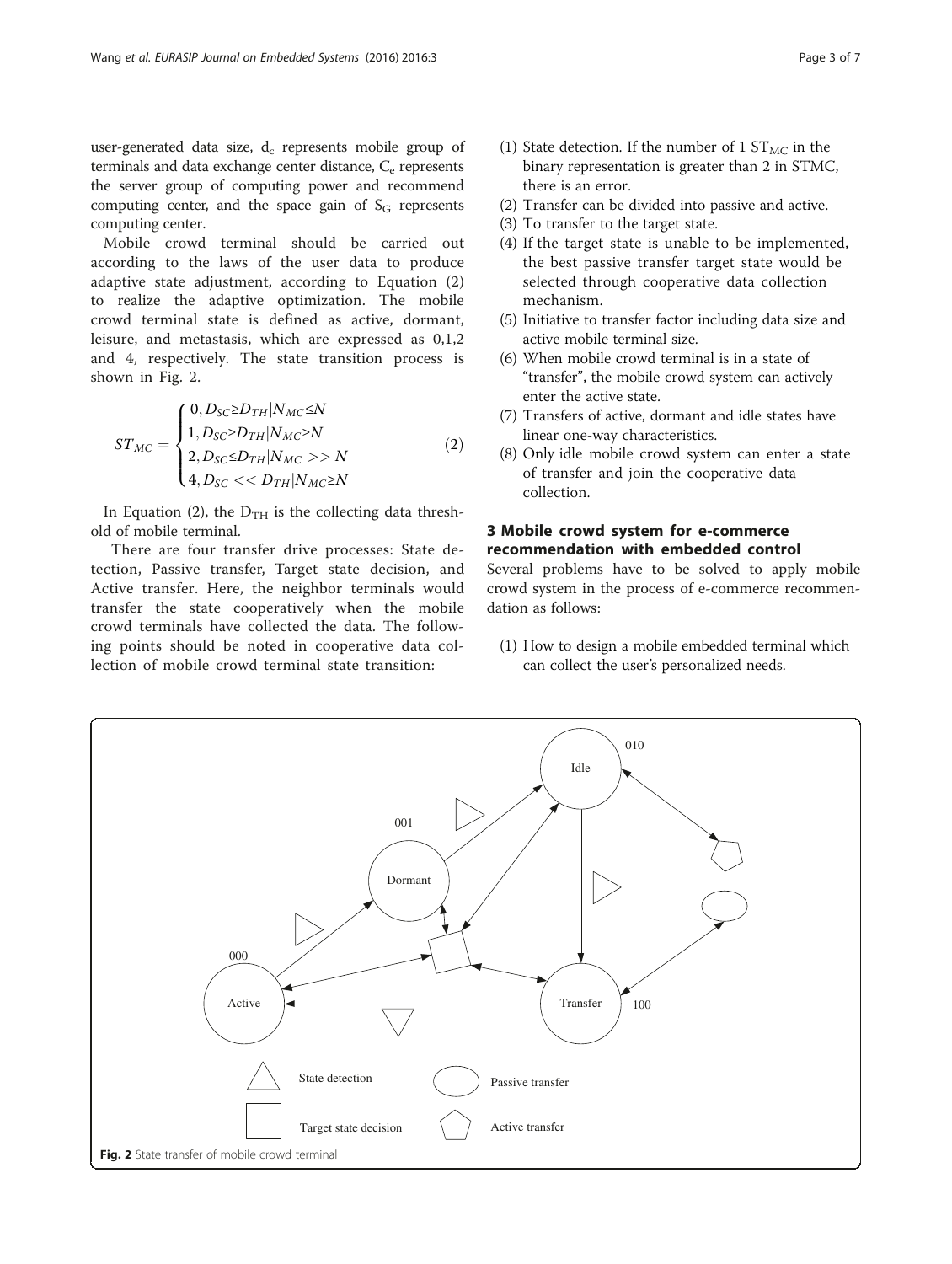- <span id="page-3-0"></span>(2) How to realize the service launch and accept the e-commerce recommendation.
- (3) How to monitor the related factors that affect e-commerce recommendation service. Based on the scheme, the system has the function of intelligent control and restoration.

Figure 3 mobile group of terminals shows recommended application in e-commerce deployment. The terminal has a single port, dual port and port of signal acquisition and forwarding network structure, as shown in Fig. [4](#page-4-0). According to the relationship shown in Equation (3), the mobile group of intelligent equipment can choose adaptive port number. Different ports collect a user's personalized needs. On this basis, the user's future demands can be predicted by Equation (4).

$$
\begin{bmatrix} NP_1 \\ NP_2 \\ NP_m \end{bmatrix} = \sqrt[k]{\frac{h}{\frac{k}{\sum_{i=1}^{k} y_i}} \begin{bmatrix} Ur_1 & Ur_1 & Ur_1 \\ Ur_2 & Ur_2 & Ur_2 \\ Ur_m & Ur_m & Ur_m \end{bmatrix}} \oplus \begin{bmatrix} h_1 \\ h_2 \\ h_m \end{bmatrix}
$$
 (3)

In Equation (3), NP represents embedded mobile group of terminal network port, H represents the mean wireless channel quality, y represents multipath signal power and transmission, and Ur is user requirements.

$$
\begin{bmatrix} Ur_1 \\ \vdots \\ Ur_n \end{bmatrix} = \begin{bmatrix} Ur_1^1 & \cdots & Ur_{1}^k \\ \vdots & \vdots & \vdots \\ Ur_n^1 & \cdots & Ur_{n}^k \end{bmatrix}
$$

$$
*\begin{cases} \alpha_1 \sum_{i=1}^k Ur_1^i \\ \vdots \\ \alpha_n \sum_{i=1}^k Ur_1^i \end{cases} \otimes \frac{\sqrt{NP_1 + NP + NP_m}}{k}
$$
(4)

In Equation (4), k represents mobile group of intellectual equipment port number, alpha predictor represents user requirements, and N represents user scale.

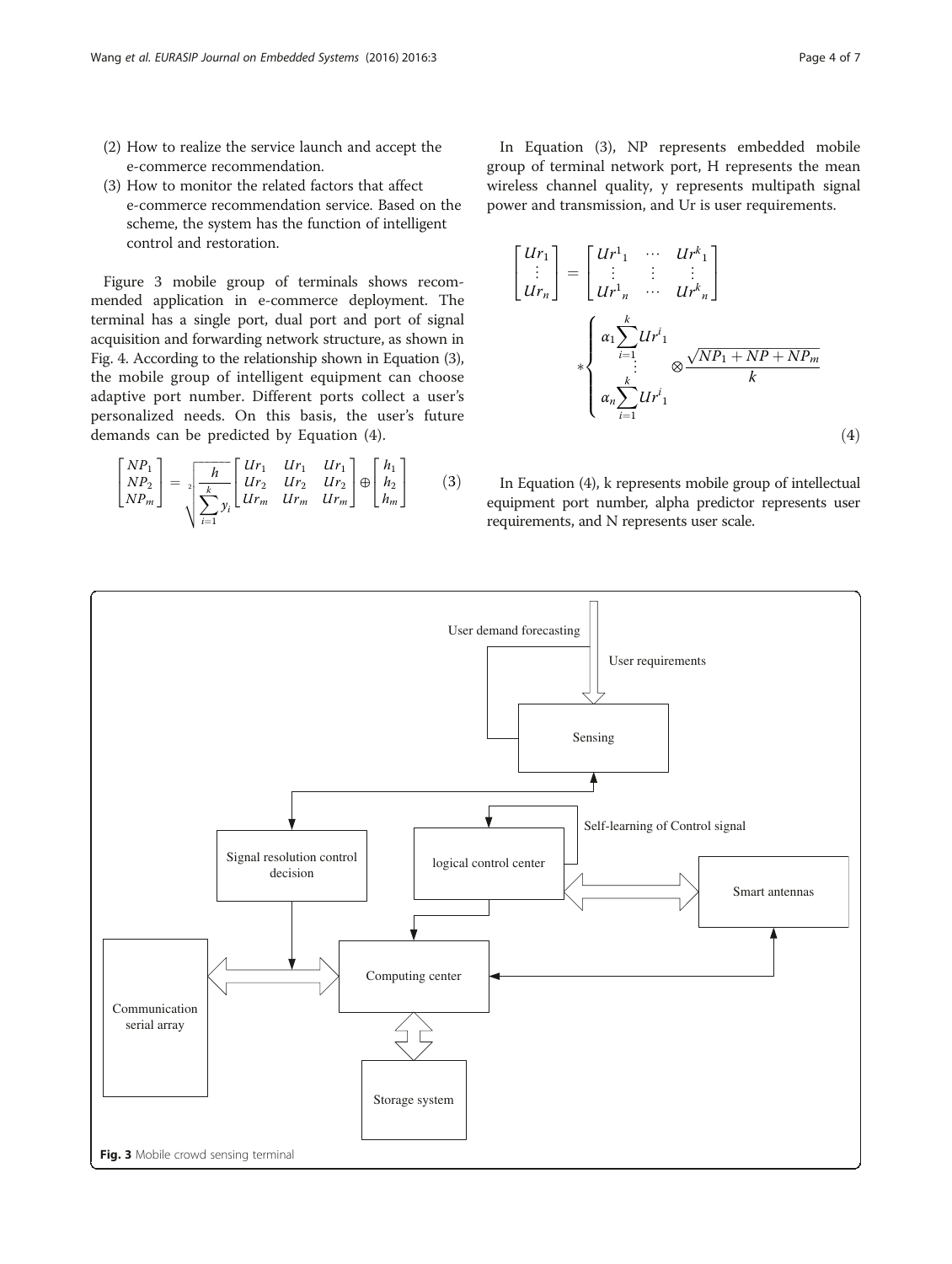<span id="page-4-0"></span>

#### 4 Performance analysis and verification

In this section, we verify the performance of the proposed solution (ECR - CD), from the embedded intelligent terminal data collection delay, precision and accuracy of e-commerce recommendation and iteration number; at the same time, based on user driven personalized e-commercerecommendation system (CR - UR) were compared. Performance indicators are defined as follows:

(1) The embedded intelligent terminal data collection delay.

The way time needed for data collection through collaboration between the embedded intelligent

terminals, including collaboration delay overhead and data fusion computational overhead.

- (2) Data collection of the embedded intelligent terminal data precision. Forward embedded intelligent terminal to the e-commerce system of data and user experience
- (3) The e-commerce recommendation accuracy. E-commerce recommendation system would make the users ordering scheme for satisfying the actual user requirements.
- (4) The e-commerce recommended number of iterations.

data contrast.

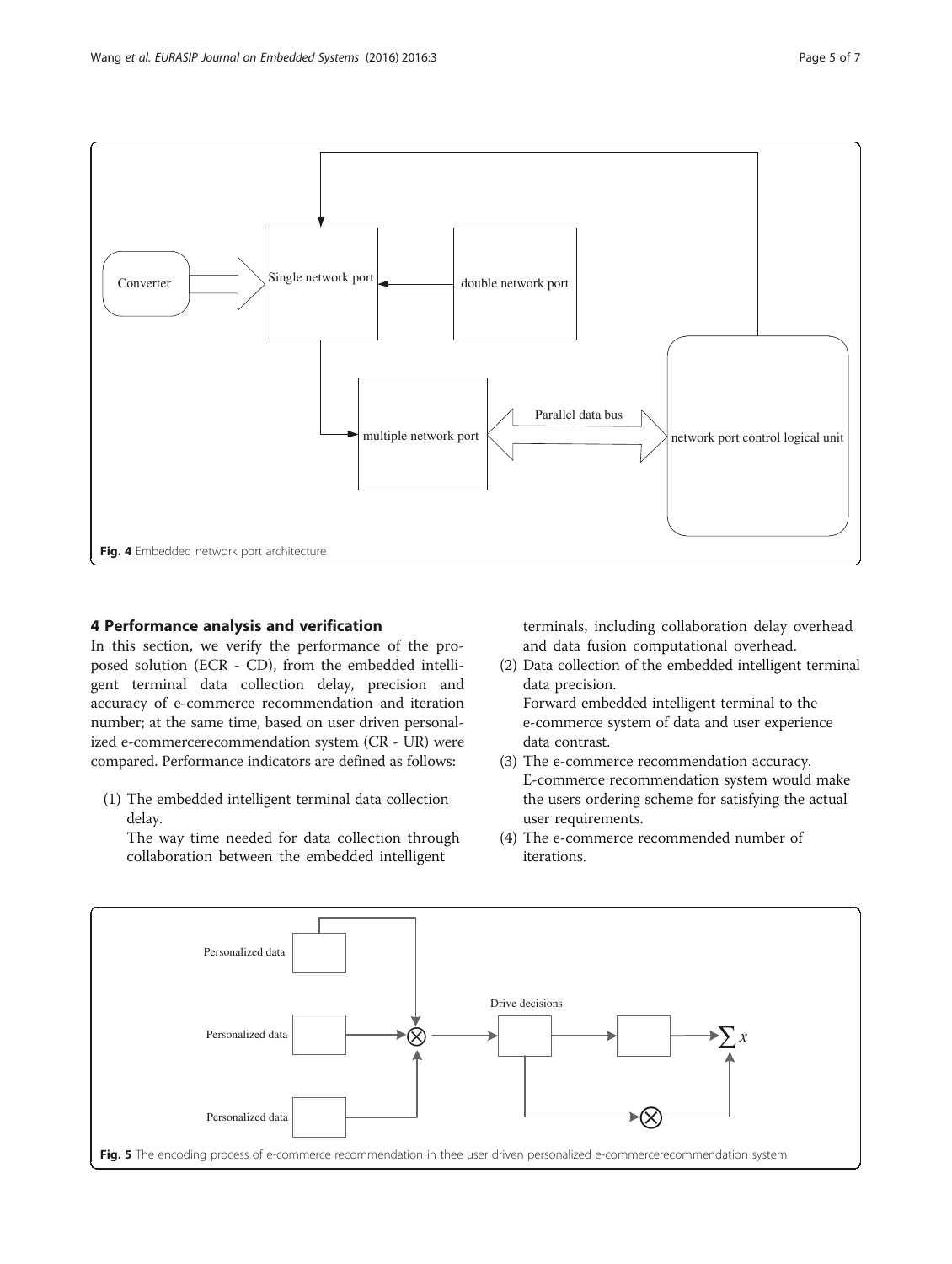<span id="page-5-0"></span>

It is the recommend iteration number of completing e-commerce recommendation user requirements.

Based on user personalization drive, Fig. [5](#page-4-0) gives the e-commerce recommendation terminal coding scheme of e-commerce recommendation system.

The participants of our experiment were undergraduate and graduate students of Nanjing University of Posts and Telecommunications. We obtained our experimental data of the personalized e-commerce recommendation conclusion through a network investigation and questionnaire survey. At the same time, personalized user demand data from 10 professionals from the liberal arts, sciences and engineering were gathered for comparison.

Through the processes shown in Figs. [3](#page-3-0) and [4](#page-4-0), we obtain the ECR - CD package data. The verification and comparison results are shown in Fig. 6, 7, 8 and 9. From Fig. 6, the



data collection delay of the proposed ECR - CD scheme is smaller than one of the CR - UR scheme. The delay of the proposed ECR - CD scheme is not only smooth but also low. This is because the cooperation process to collect, gather and forward data in the ECR - CD scheme in ecommerce recommendation system deployment of intelligent embedded terminal management scope, led to a short delay. Because the data collection delay was short, most of the time we used a smart terminal for calculations, so data accuracy was higher, as shown in Fig. 7.

Because the mobile embedded terminal of the ECR - CD scheme could obtain the user personalized ecommerce recommendation requirements. At the same time the ECR - CD scheme realized the real time launch and high precision reception of the e-commerce recommendation service. In addition, the scheme can intelligently monitor the related factors that affect the ecommerce recommendation service, and so has realtime intelligent control and the e-commerce